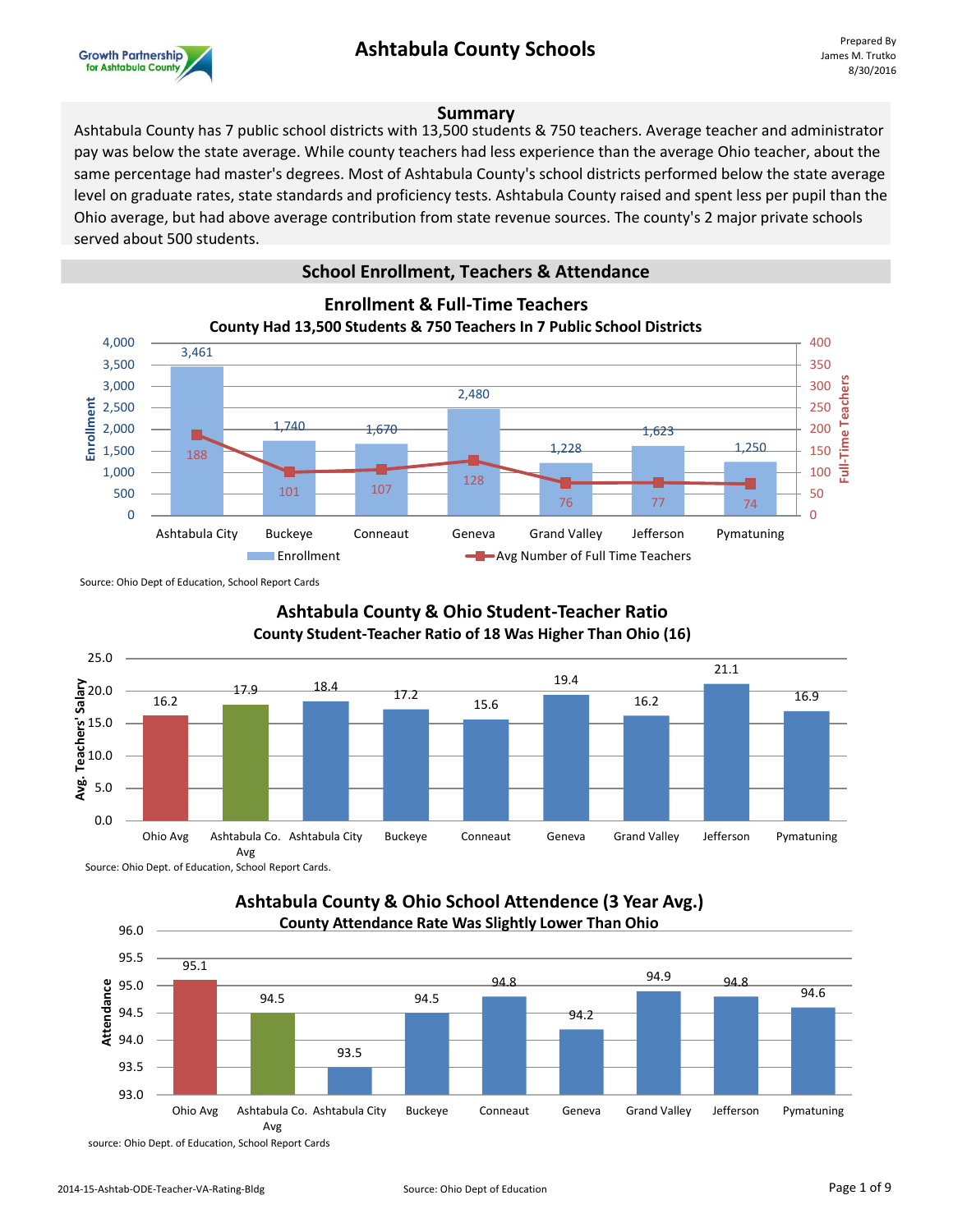









Source: Ohio Dept. of Education, School Report Cards

#### **Ashtabula County & Ohio: Percent of School Standards Met County Was Lower Than Ohio, But Considerable Variation By District** 100 85 73 70 72 % Standards Met **% Standards Met** 80 61 61 59 60 47 40 15 20 0

Avg<br>Ohio Avg ■ Ashtabula Co. Avg ■ Ashtabula City ■ Buckeye ■ Conneaut ■ Geneva ■ Grand Valley ■ Jefferson ■ Pymatuning

Source: Ohio Dept of Education, School Report Cards

| Letter Grade for School Performance Standards                              |                       |                |                      |                    |                     |                  |                      |  |  |  |
|----------------------------------------------------------------------------|-----------------------|----------------|----------------------|--------------------|---------------------|------------------|----------------------|--|--|--|
| <b>District Name</b>                                                       | <b>Ashtabula City</b> | <b>Buckeye</b> | <b>Conneaut City</b> | <b>Geneva City</b> | <b>Grand Valley</b> | <b>Jefferson</b> | Pymatuning<br>Valley |  |  |  |
| Letter Grade-Standards Met                                                 |                       | A              |                      | R                  |                     |                  | R                    |  |  |  |
| Letter Grade-Performance Index                                             |                       | B              |                      | в                  | в                   | В                | в                    |  |  |  |
| Letter Grade-4-Year Grad. Rate 2013                                        | D                     |                | D                    | А                  | A                   | R                | R                    |  |  |  |
| Letter Grade-5-Year Grad. Rate 2012                                        | D                     |                | D                    | R                  | R                   | в                | R                    |  |  |  |
| All Grade Value-Added Composite Score                                      | B                     |                |                      | А                  |                     |                  | в                    |  |  |  |
| Letter Grade-Overall Value-Added                                           |                       |                | А                    | A                  |                     |                  | R                    |  |  |  |
| Letter Grade-Gifted Value-Added                                            |                       | B              |                      |                    |                     |                  | R                    |  |  |  |
| Letter Grade-Disabled Value-Added                                          | F                     |                | A                    | A                  |                     | R                | в                    |  |  |  |
| Source: Ohio Dept of Education (ODOE), School Report Cards, District Data. |                       |                |                      |                    |                     |                  |                      |  |  |  |

Ohio Avg Ashtabula Co. Ashtabula City Buckeye Conneaut Geneva Grand Valley Jefferson Pymatuning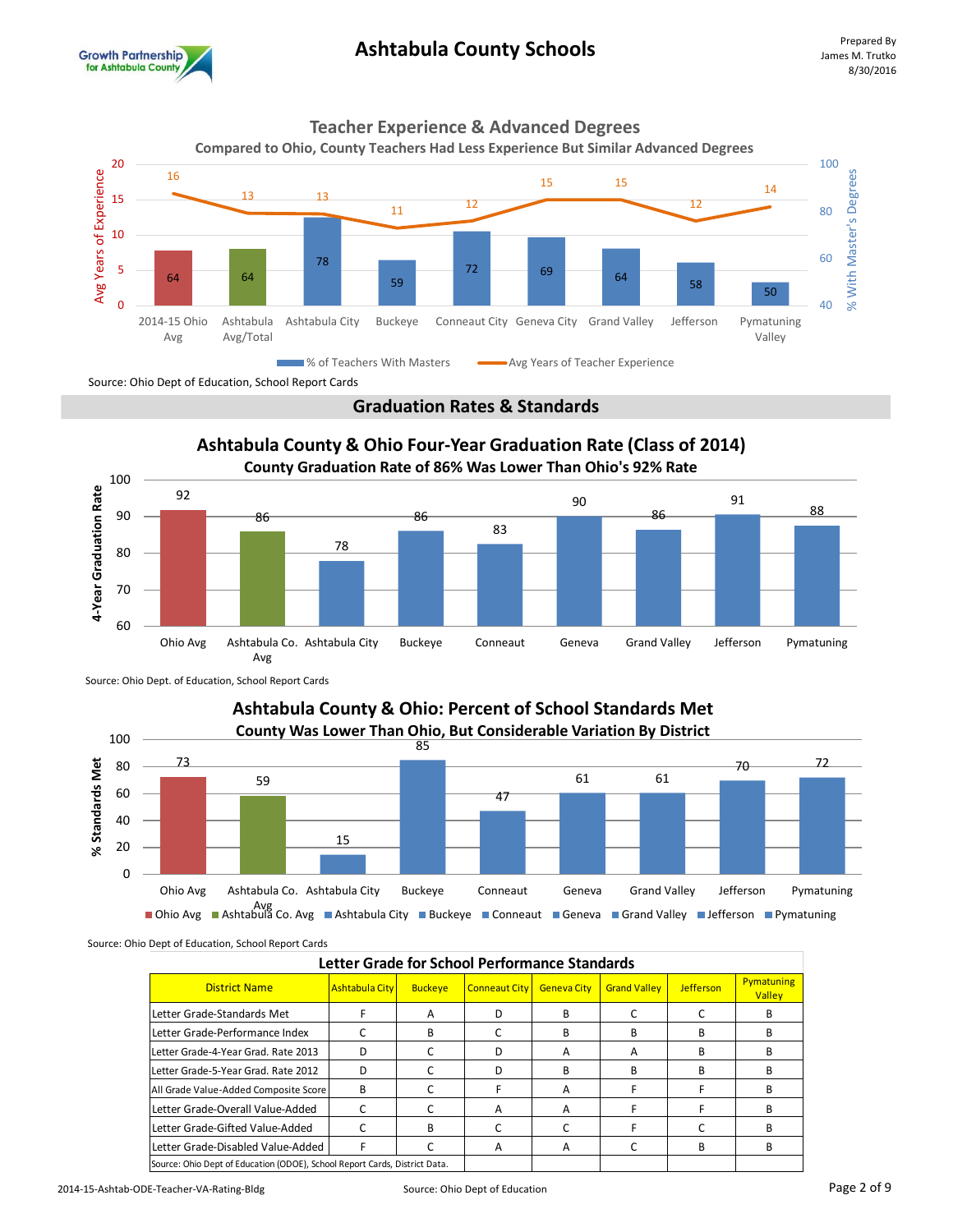

#### **Proficiency Test Results**



Source: Ohio Dept . of Education, Scholl Report Cards



# **Ashtabula County Composite Proficiency Average (3 Year Average)**

Source: Ohio Dept. of Education, School Report Cards



### **OGT Results: At or Above Proficiency (3-year Avg)**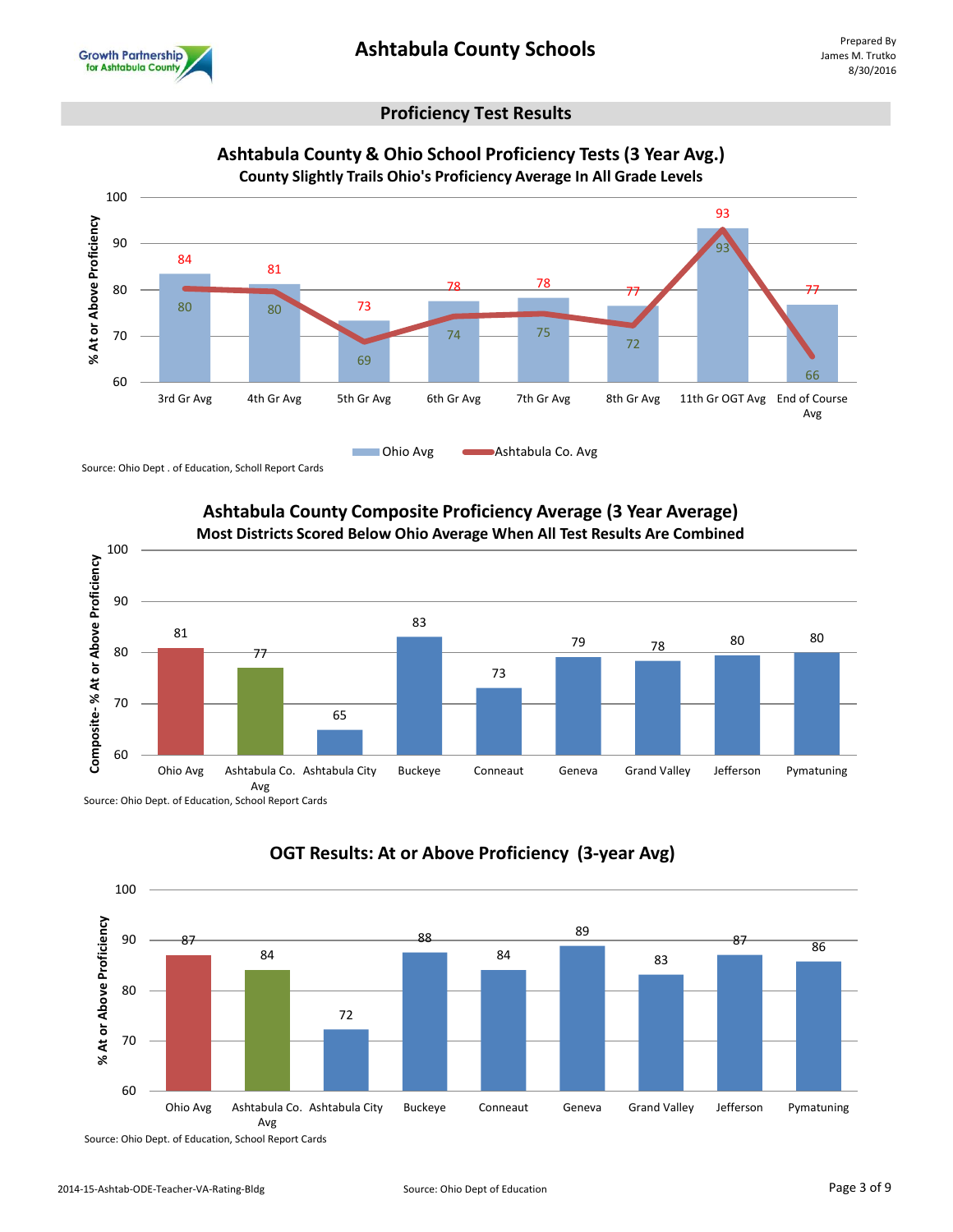

#### **School Expenditures**







#### **Ashtabula County School Expenditures Per Pupil County Districts Spent \$9,500 Per Pupil, Compared to Ohio Average of \$11,000**



Source: ODE, District Profile Report (FY15) ("Cupp Report")

| Ashtabula County School Expenditures By Type                |                 |                      |                       |                |                      |                    |                     |           |                             |  |
|-------------------------------------------------------------|-----------------|----------------------|-----------------------|----------------|----------------------|--------------------|---------------------|-----------|-----------------------------|--|
|                                                             | <b>Ohio Avg</b> | Ashtabula<br>Co. Avg | <b>Ashtabula City</b> | <b>Buckeye</b> | <b>Conneaut City</b> | <b>Geneva City</b> | <b>Grand Valley</b> | Jefferson | <b>Pymatuning</b><br>Valley |  |
| <b>Expenditures Per Pupil</b>                               |                 |                      |                       |                |                      |                    |                     |           |                             |  |
| Admin Expenditure / Pupil                                   | $$1,442$ \$     | 1,231                | \$1,151               | \$1,174        | \$1,451              | \$966              | \$1,399             | \$1,127   | \$1,346                     |  |
| Bldg Operation Expenditure / Pupil                          | \$2,095         | - Ś<br>2,156         | \$2,218               | \$2,066        | \$2,054              | \$2,016            | \$2,297             | \$2,151   | \$2,289                     |  |
| Instructional Expenditure / Pupil                           | \$6,394         | - Ś<br>5,419         | \$5,687               | \$5,789        | \$6,206              | \$5,169            | \$5,065             | \$4,647   | \$5,368                     |  |
| Pupil Support Expenditure / Pupil                           | \$640           | -Ś<br>505            | \$607                 | \$640          | \$504                | \$476              | \$436               | \$380     | \$493                       |  |
| Staff Support Expenditure / Pupil                           | \$414           | Ŝ.<br>183            | \$195                 | \$191          | \$372                | \$114              | \$80                | \$295     | \$35                        |  |
| Total Expenditure / Pupil                                   | 10,985          | 9,494                | 9,858                 | 9,861          | 10,587               | 8,741              | 9,278               | 8,601     | 9,531                       |  |
| Total Expenditure Index (Ohio = 100)                        | 100             | 86.4                 | 89.7                  | 89.8           | 96.4                 | 79.6               | 84.5                | 78.3      | 86.8                        |  |
| <b>Operating Expenses By Type</b>                           |                 |                      |                       |                |                      |                    |                     |           |                             |  |
| Salaries As % Of Oper Exp                                   | 53%             | 52%                  | 47%                   | 54%            | 53%                  | 53%                | 52%                 | 51%       | 51%                         |  |
| Fringe Benefits As % Of Oper Exp                            | 21%             | 24%                  | 21%                   | 24%            | 26%                  | 25%                | 24%                 | 24%       | 23%                         |  |
| Purchased Services As % Of Oper Exp                         | 20%             | 20%                  | 29%                   | 18%            | 18%                  | 17%                | 19%                 | 20%       | 21%                         |  |
| Supplies & Materials As % Of Oper Exp                       | 3%              | 3%                   | 2%                    | 4%             | 2%                   | 4%                 | 3%                  | 4%        | 3%                          |  |
| Other Expenses As % Of Oper Exp                             | 2%              | 2%                   | 1%                    | 1%             | 1%                   | 1%                 | 2%                  | 2%        | 2%                          |  |
| <b>Total Operating Expenditures</b>                         | 100%            | 100%                 | 100%                  | 100%           | 100%                 | 100%               | 100%                | 100%      | 100%                        |  |
| Source: ODE, District Profile Report (FY15) ("Cupp Report") |                 |                      |                       |                |                      |                    |                     |           |                             |  |

2014-15-Ashtab-ODE-Teacher-VA-Rating-Bldg entitled and the Source: Ohio Dept of Education Page 4 of 9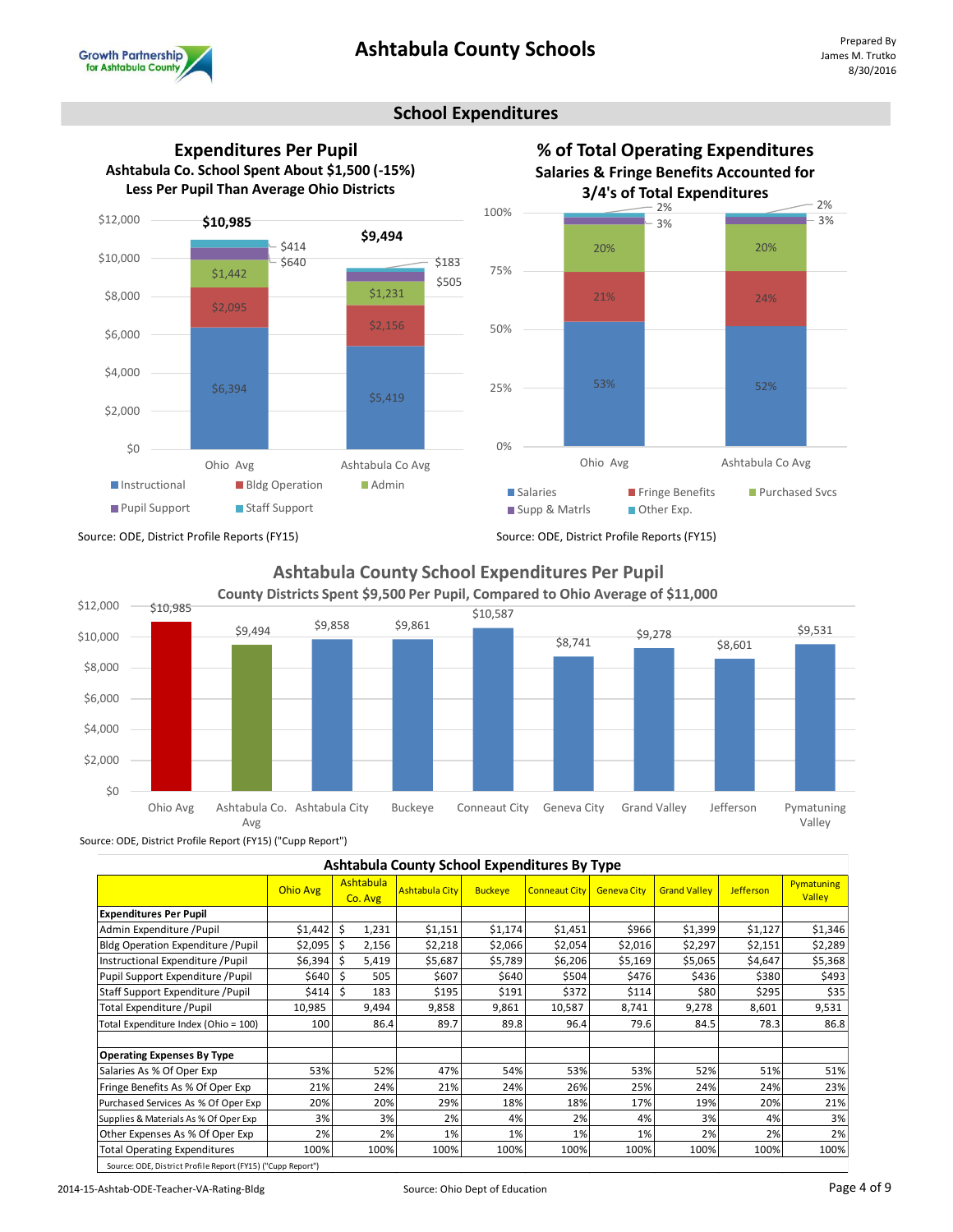

#### **Salaries for Teachers & Administrators**



Source: Ohio Dept. of Education, District Profile Report (FY 15) ("Cupp Report")

#### **Ashtabula Co & Ohio Average Administrator Salary County Average of \$71,900 Was \$2,100 Less Than Ohio Average of \$74,000**



Source: Ohio Dept. of Education, District Profile Report (FY15). ("Cupp Report")



#### **Ashtabula Co. & Ohio Average Salary Indices (Ohio = 100) County Averaged 94% of Ohio Average for Teachers & 97% for Administrators**

Source: Ohio Dept. of Education, District Profile Report (FY15) ("Cupp Report")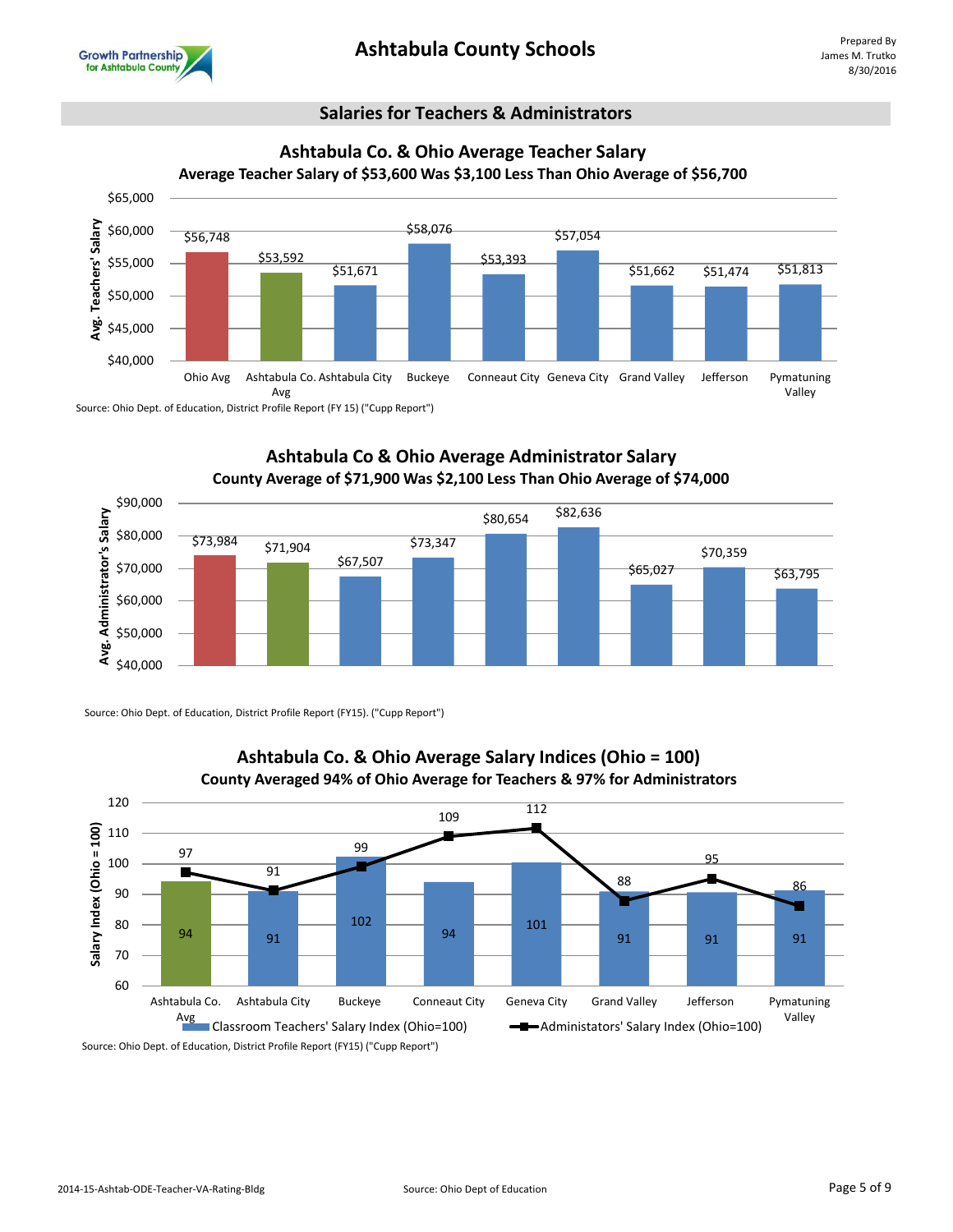

#### **School Revenues**







**% of Total Revenues State Revenues Averaged 57% for** 

Source: ODE, District Profile Reports (FY15)



#### **Ashtabula County School Revenues Per Pupil**

Source: ODE, District Profile Report (FY15) ("Cupp Report")

| Ashtabula County School Revenue By Type |                                                             |                      |                                 |                |                         |         |                                 |                   |                             |  |
|-----------------------------------------|-------------------------------------------------------------|----------------------|---------------------------------|----------------|-------------------------|---------|---------------------------------|-------------------|-----------------------------|--|
|                                         | Ohio Avg                                                    | Ashtabula<br>Co. Avg | <b>Ashtabula</b><br><b>City</b> | <b>Buckeye</b> | Conneaut<br><b>City</b> |         | <b>Geneva City Grand Valley</b> | Jefferson<br>Area | Pymatuning<br><b>Valley</b> |  |
| <b>Revenue Sources Per Pupil</b>        |                                                             |                      |                                 |                |                         |         |                                 |                   |                             |  |
| State Revenue Per Pupil                 | \$5,756                                                     | Ŝ.<br>6,269          | \$8,017                         | \$5,590        | \$7,315                 | \$5,230 | \$5,479                         | \$5,532           | \$6,716                     |  |
| Local Revenue Per Pupil                 | \$5,414                                                     | Ś<br>2,888           | \$2,747                         | \$3,236        | \$2,503                 | \$2,772 | \$2,760                         | \$3,022           | \$3,178                     |  |
| Other Non-Tax Revenue Per Pupil         | \$928                                                       | -\$<br>878           | \$483                           | \$1,313        | \$644                   | \$998   | \$872                           | \$1,041           | \$793                       |  |
| Federal Revenue Per Pupil               | \$951                                                       | Ŝ<br>918             | \$1,556                         | \$569          | \$1,208                 | \$915   | \$788                           | \$540             | \$852                       |  |
| <b>Total Revenue Per Pupil</b>          | \$13,049                                                    | \$10,953             | \$12,804                        | \$10,708       | \$11,670                | \$9,914 | \$9,899                         | \$10,135          | \$11,539                    |  |
| Total Revenue Index (Ohio = 100)        | 100                                                         | 84                   | 98                              | 82             | 89                      | 76      | 76 I                            | 78                | 88                          |  |
| <b>Revenue By Source</b>                |                                                             |                      |                                 |                |                         |         |                                 |                   |                             |  |
| State Revenue As % Of Total             | 44%                                                         | 57%                  | 63%                             | 52%            | 63%                     | 53%     | 55%                             | 55%               | 58%                         |  |
| Local Revenue As % Of Total             | 41%                                                         | 27%                  | 21%                             | 30%            | 21%                     | 28%     | 28%                             | 30%               | 28%                         |  |
| Other Non-Tax Revenue As % of Total     | 7%                                                          | 8%                   | 4%                              | 12%            | 6%                      | 10%     | 9%                              | 10%               | 7%                          |  |
| Federal Revenue As % Of Total           | 7%                                                          | 8%                   | 12%                             | 5%             | 10%                     | 9%      | 8%                              | 5%                | 7%                          |  |
| Total Revenue                           | 100%                                                        | 100%                 | 100%                            | 100%           | 100%                    | 100%    | 100%                            | 100%              | 100%                        |  |
|                                         | Source: ODE, District Profile Report (FY15) ("Cupp Report") |                      |                                 |                |                         |         |                                 |                   |                             |  |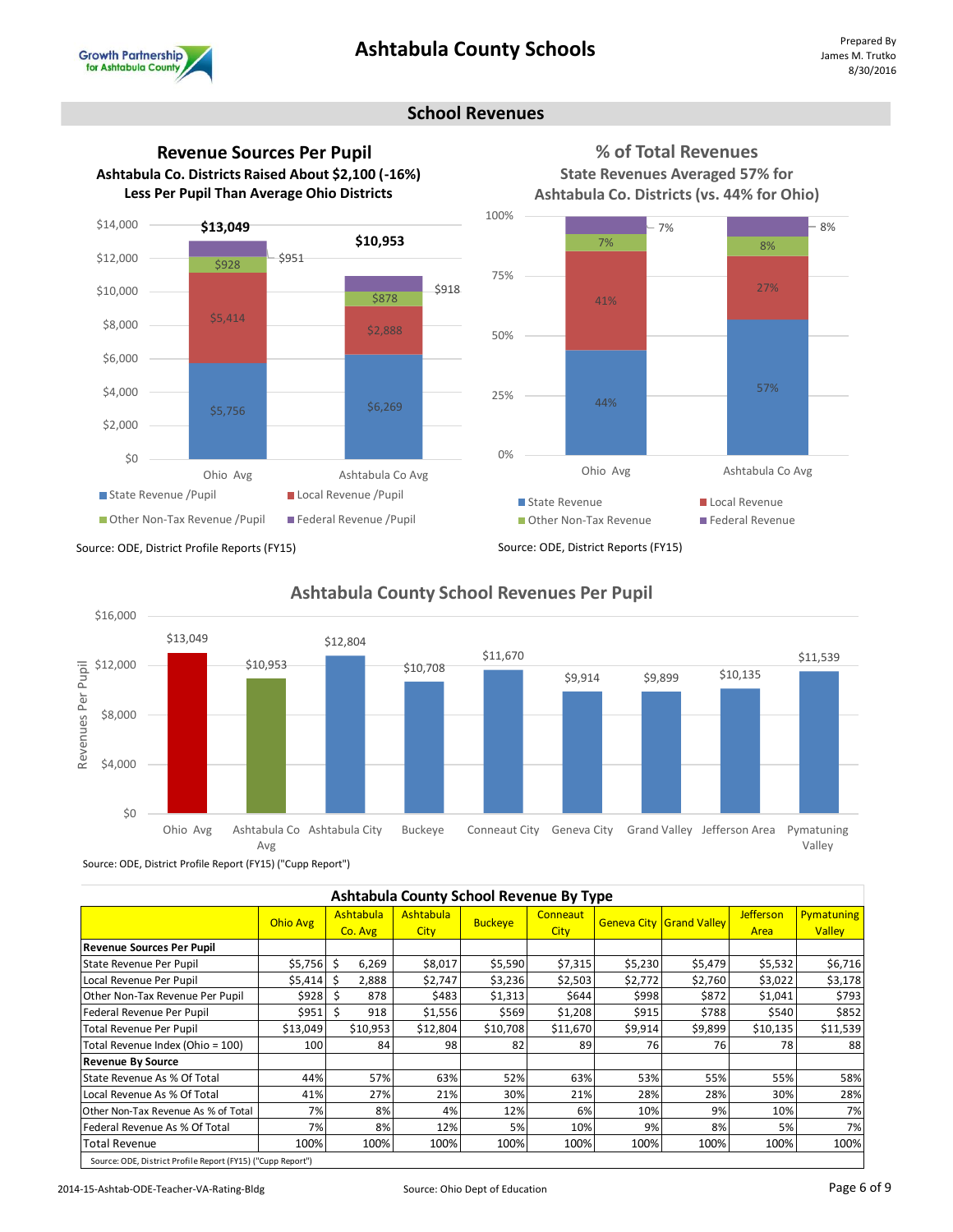

#### **Private Schools**

#### **Grand River Academy (Austinburg, Ohio)**

| Type                   | Private College Preparatory Boarding School      |
|------------------------|--------------------------------------------------|
| Grades                 | Grades 8-12                                      |
| Enrollment             | 102                                              |
| <b>Teachers</b>        | 23                                               |
| Average Teacher Salary | \$36,000, plus room & board)                     |
| Attendence             | 100%                                             |
| <b>Graduation Rate</b> | 100%                                             |
| Accreditation          | National Assoc of Independent Schools, Ohio Dept |
|                        | of Education                                     |
| Testing                | Not participant in state testing.                |

#### **Saint John School (Saybrook, Ohio)**

| Type                   | Catholic Educational Institution (Youngstown Diocese   |
|------------------------|--------------------------------------------------------|
| Grades                 | Pre-K - 12                                             |
| Enrollment             | 435                                                    |
| Teachers & Staff       | 62                                                     |
| Average Teacher Salary | 32,210                                                 |
| Attendence             | 96%                                                    |
| Graduation             | 100%                                                   |
| Accreditation          | <b>Ohio Catholic Schools Accreditation Association</b> |
| <b>Testing</b>         | Ohio Graduation Test (100%)                            |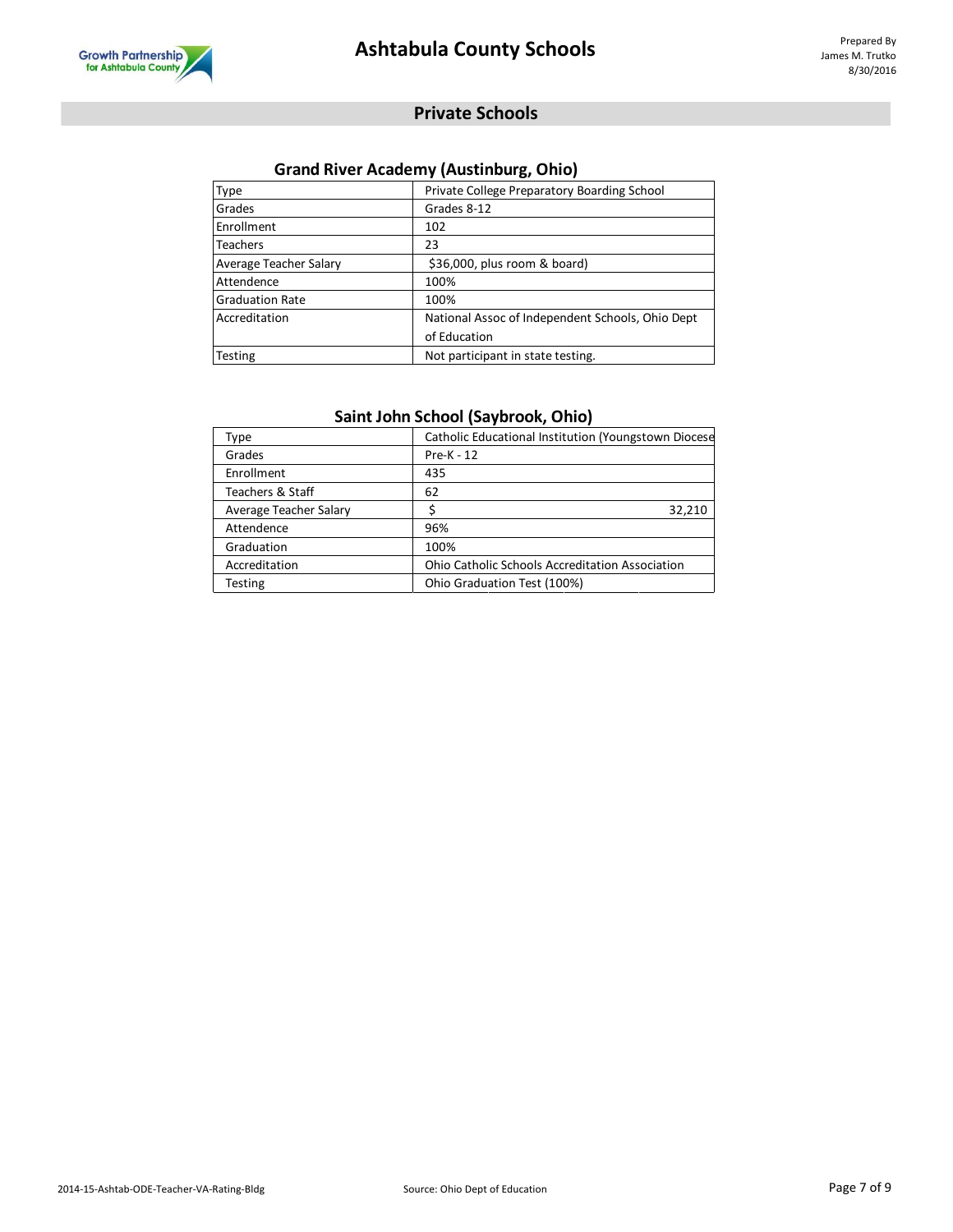

#### **Appendix: School Data**

#### **Ohio Dept of Education School District Data**

| <b>District Name</b>                                                       | 2014-15 Ohio<br>Avg | Ashtabula<br>Avg/Total | <b>Ashtabula City</b> | <b>Buckeye</b>      | <b>Conneaut City</b> | <b>Geneva City</b> | <b>Grand Valley</b>             | <b>Jefferson</b> | Pymatuning<br>Valley |
|----------------------------------------------------------------------------|---------------------|------------------------|-----------------------|---------------------|----------------------|--------------------|---------------------------------|------------------|----------------------|
| <b>Street Address</b>                                                      |                     |                        | 2630 W 13th St        | 3436<br>Edgewood Dr | 230 Gateway<br>Ave   | 135 S Eagle St     | 111 Grand<br>Valley Ave<br>West | 121 S Poplar St  | PO Box 1180          |
| City                                                                       |                     |                        | Ashtabula, OH         | Ashtabula, OH       | Conneaut, OH         | Geneva, OH         | Orwell, OH                      | Jefferson, OH    | Andover, OH          |
| Zip Code                                                                   |                     |                        | 44004-2405            | 44004-5967          | 44030-2355           | 44041-1513         | 44076-9420                      | 44047-1328       | 44003-1180           |
| <b>Basic Data</b>                                                          |                     |                        |                       |                     |                      |                    |                                 |                  |                      |
| Enrollment                                                                 | 1,565,179           | 13,452                 | 3,461                 | 1,740               | 1,670                | 2,480              | 1,228                           | 1,623            | 1,250                |
| Attendance Avg (3 Yr.)                                                     | 95                  | 95                     | 94                    | 95                  | 95                   | 94                 | 95                              | 95               | 95                   |
| Avg Number of Full Time Teachers                                           | 96386               | 751                    | 188                   | 101                 | 107                  | 128                | 76                              | 77               | 74                   |
| Avg Teacher Salary                                                         | \$53,167            | \$53,592               | \$51,671              | \$58,076            | \$53,393             | \$57,054           | \$51,662                        | \$51,474         | \$51,813             |
| Avg Years of Teacher Experience                                            | 16                  | 13                     | 13                    | 11                  | 12                   | 15                 | 15                              | 12               | 14                   |
| % of Teachers With Masters                                                 | 64                  | 64                     | 78                    | 59                  | 72                   | 69                 | 64                              | 58               | 50                   |
| <b>Teachers Attendance Rate</b>                                            | 95                  | 94                     | 93                    | 95                  | 94                   | 95                 | 94                              | 95               | 95                   |
| Student-Teacher Ratio                                                      | 16.2                | 17.9                   | 18.4                  | 17.2                | 15.6                 | 19.4               | 16.2                            | 21.1             | 16.9                 |
| % of Standards Met                                                         | 73                  | 59                     | 15                    | 85                  | 47                   | 61                 | 61                              | 70               | 72                   |
| 4-Year Grad. Rate - Class of 2014                                          | 92                  | 86                     | 78                    | 86                  | 83                   | 90                 | 86                              | 91               | 88                   |
| 5-Year Grad. Rate - Class of 2013                                          | 94                  | 91                     | 85                    | 88                  | 85                   | 97                 | 97                              | 95               | 92                   |
| <b>Proficiency Scores (3-Year Average)</b>                                 |                     |                        |                       |                     |                      |                    |                                 |                  |                      |
| 3rd Gr Avg                                                                 | 84                  | 80                     | 65                    | 86                  | 77                   | 79                 | 88                              | 85               | 83                   |
| 4th Gr Avg                                                                 | 81                  | 80                     | 73                    | 89                  | 66                   | 78                 | 84                              | 81               | 87                   |
| 5th Gr Avg                                                                 | 73                  | 69                     | 57                    | 79                  | 64                   | 70                 | 63                              | 70               | 79                   |
| 6th Gr Avg                                                                 | 78                  | 74                     | 64                    | 78                  | 64                   | 81                 | 80                              | 73               | 80                   |
| 7th Gr Avg                                                                 | 78                  | 75                     | 63                    | 82                  | 70                   | 80                 | 76                              | 77               | 76                   |
| 8th Gr Avg                                                                 | 77                  | 72                     | 59                    | 71                  | 75                   | 74                 | 73                              | 76               | 77                   |
| 11th Gr OGT Avg                                                            | 93                  | 93                     | 86                    | 96                  | 94                   | 95                 | 96                              | 94               | 92                   |
| End of Course Avg                                                          | 77                  | 66                     | 45                    | 79                  | 65                   | 67                 | 61                              | 73               | 61                   |
| OGT Avg                                                                    | 87                  | 84                     | 72                    | 88                  | 84                   | 89                 | 83                              | 87               | 86                   |
| Comp. Prof. Avg- All grades                                                | 81                  | 77                     | 65                    | 83                  | 73                   | 79                 | 78                              | 80               | 80                   |
| Source: Ohio Dept of Education (ODOE), School Report Cards, District Data. |                     |                        |                       |                     |                      |                    |                                 |                  |                      |